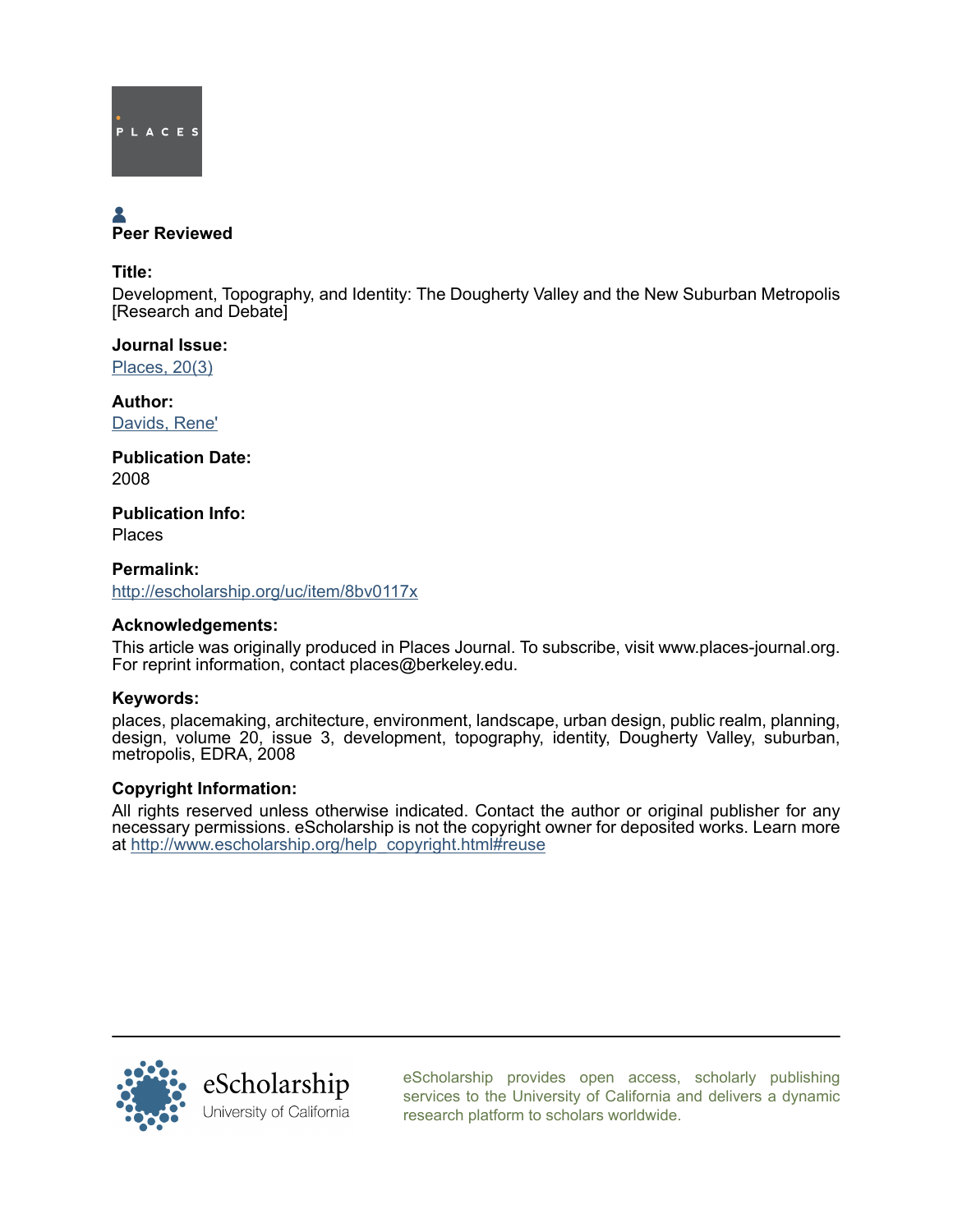# **Development, Topography, and Identity: The Dougherty Valley and the New Suburban Metropolis**

# **René Davids**



Much current debate about public space in the United States expresses a generalized disillusionment about our built environment, based on a widely shared belief that vast conurbations are developing that look alike from one region to the next: characterless low-density sprawls with few, if any, regional attributes. Distinctive responses to climatic and cultural imperatives, such as the Southern veranda, have all but disappeared from new construction, as air-conditioning and television have made sitting outside to view the street or catch a breeze a thing of the past. Even topographical features are now eliminated, as hills are flattened and creeks covered over to more easily accommodate large residential subdivisions. Urban theorists have developed a specialized vocabulary to designate these environments, variously calling them

"global," "un-geographic," "generic" cities, or "urban fields."<sup>1</sup>

While these beliefs are not wholly without substance, they are frequently unspecific and lack historical context: they refer to any town, anywhere. As a counterbalance, this essay examines the Dougherty Valley, a newly developed area in Northern California that makes a case for more detailed and critical observation. As the projects there indicate, the planning and design of new residential sudivisions in California today is often more considerate of topography and ecological imperatives than was the case even two decades ago. Some of these projects are also distinguished from their predecessors by their greater densities, sense of identity, and opportunities for social exchange. While they may still be unsatisfying in many respects, it is important to examine the significant progress they represent.

#### **Defining Identity**

A generation ago, Kevin Lynch was the most prominent of the urban theorists who reacted with alarm at the perceived disappearance of distinctive characteristics from the contemporary city. However, Lynch defined identity in primarily physical terms as the quality that makes cities recognizable, memorable, vivid, engaging of attention, and differentiated from other locations.<sup>2</sup> In pursuit of a coherent environmental image, he overlooked the fragmentary character of modern society and the cultural, socially constructed, time-based, and experiential relativity of identity.

It is now widely recognized that many factors help define urban identity. Among these are ethnicity (Little Saigon in Orange County, California); social orientation (the Castro neighborhood in San Francisco); demog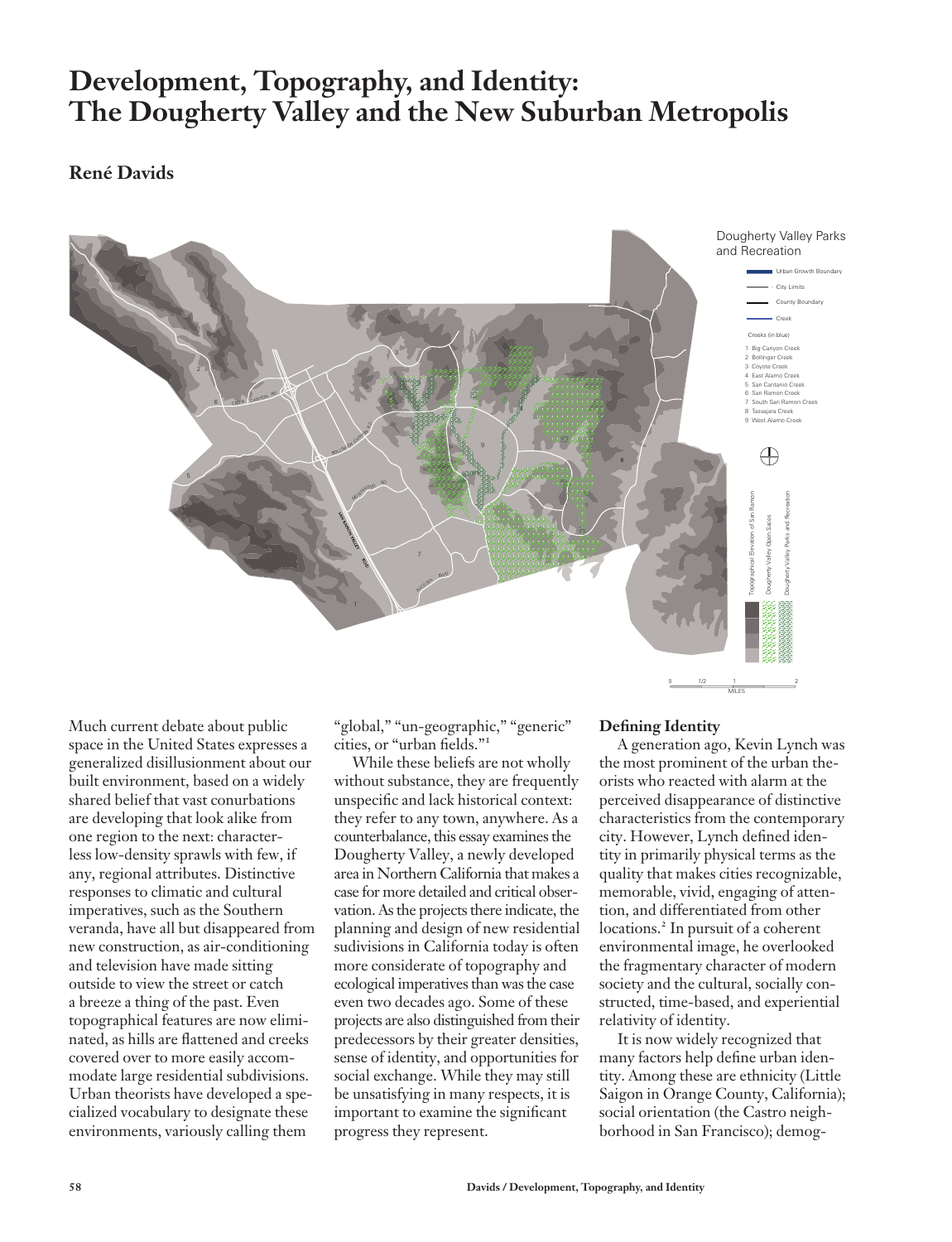raphy (senior citizens in Sun City, Arizona); history (the Point Loma neighborhood in San Diego, home to many retired military personnel); even successful marketing (reconstitution of Chinatowns in many California cities).

As a result of his lack of attention to these factors, Lynch's conclusions have lost some of their original relevance. But his methodology, based on the observation of real places in actual cities, has not. And today most urbanists continue to deplore the proliferation of cities without character.<sup>3</sup>

There are exceptions, of course. The architect Rem Koolhaas has argued that the stronger the physical identity of a city, the more "it resists expansion, interpretation, renewal and contradiction."4 He has instead advocated what he calls the "generic city," an entity haunted neither by its past nor its position in the World Heritage rankings. Koolhaas's embrace of the contemporary city is refreshing. But his "generic city" is no city in particular—merely an image concocted from his experiences in various cities around the world. Thus, he describes the contemporary urban landscape as uniformly "generic," or a "homogeneous field," when in fact individual cities are at best only superficially similar.

Some uniformity or predictability in the urban landscape does not by itself lead to an environment without character. The grid plan recommended by the "Laws of the Indies" for adoption throughout Spanishcolonial America, for example, was intended to create cities with more or less uniform layouts. But, in practice, the variety of topographic settings in which these settlements occurred produced varied urban environments.

Another useful example is provided by the repetitive monotony of eighteenth- and nineteenth-century housing terraces in London. In this



case, uniformity was in part relieved by the semi-private greens which they surrounded. Such greens also provided a green lung to cleanse the polluted air of rapidly industrializing cities.

Eventually, the concept of the communal garden as a distinguishing design feature was expanded to the scale of an entire town. Most famously, in 1902, Ebenezer Howard conceived his "Garden City of Tomorrow," an entire community envisioned as a sunlit, green place, restricted to light industry.

In the United States, Clarence S. Stein and Henry Wright proposed additional innovative ways to relate town planning to the natural environment. In their 1929 design for Radburn, New Jersey, these included the separation of pedestrian and vehicular traffic, the use of "super-blocks," and the setting aside of acres of common parkland.

Similar projects based on collective ownership of green spaces were conceived beginning in the early 1960s in Reston, Virginia; Columbia, Maryland; and Peachtree City, Georgia. But these remained isolated experiments for decades, until increasing political pressure made collective ownership of green spaces a more viable model for real estate development in the U.S.<sup>5</sup>

#### **Development Practices in Northern California**

The milestones in the above process of change were key pieces of national environmental legislation passed during the 1970s and 80s.<sup>6</sup> But in Northern California there already existed a legacy of greenbelt planning from earlier in the twentieth century, and this was frequently combined with a progressive tradition of appropriating open spaces for natural reserves. As a consequence, cities and counties in Northern California had managed to exert considerable influence on the housing industry through local public health ordinances, zoning plans,

**Opposite:** Parks and open space provide a unifying element in the overall plan of Dougherty Valley. **Above:** The Gale Ranch Golf Course respects topographic conditions.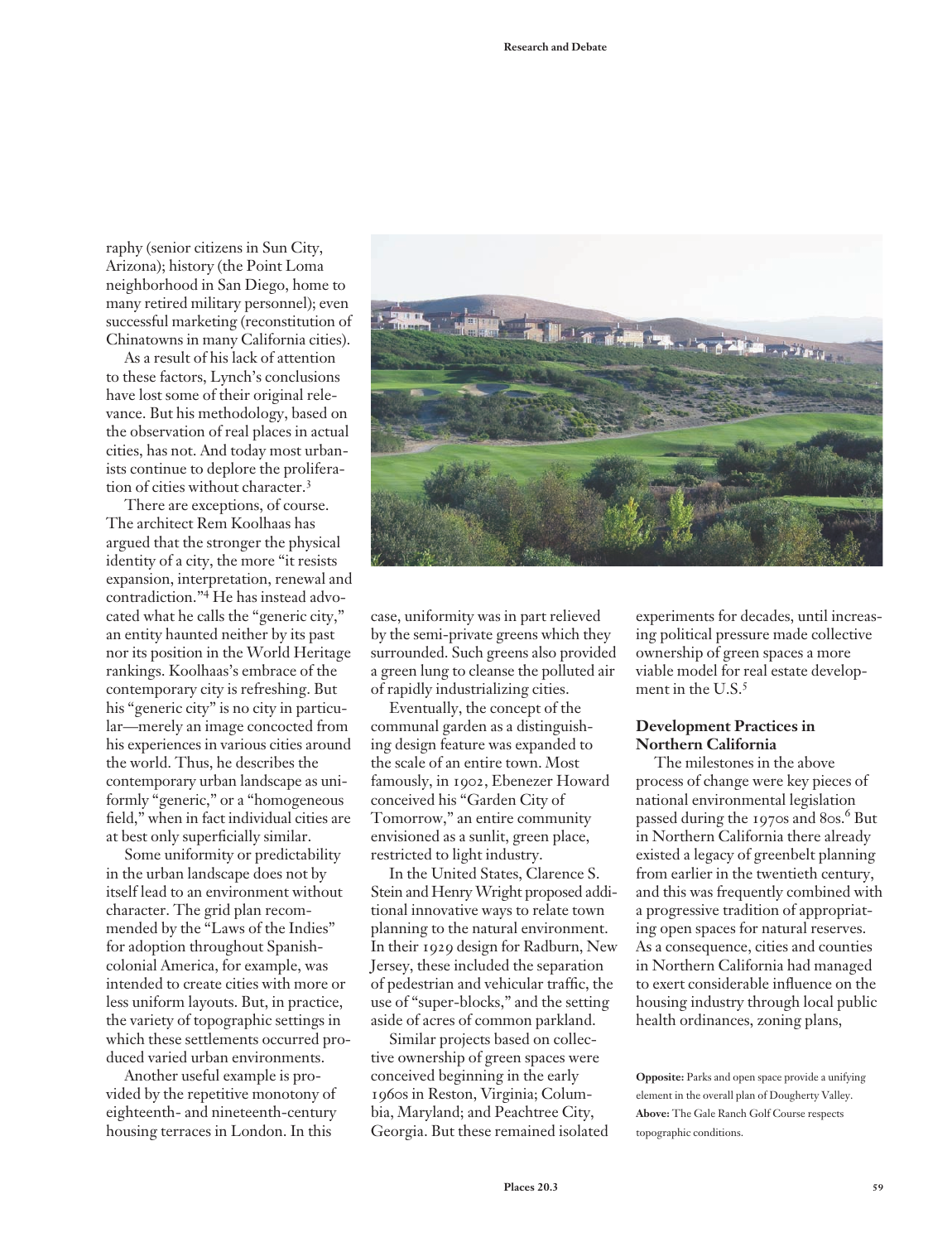subdivision regulations, and environmental guidelines. State law further provides that cities and counties in California may require "specific" plans to better define development on sites of special interest or value.

By mandating the preservation of native vegetation, creeks, wetlands, landscape features, and animal life, these regulations have ensured that at least some aspects of new residential development in Northern California have been better integrated with surrounding landscapes. And particularly egregious practices, such as the leveling of hills to make way for new subdivisions, once a symbol of all that was wrong with suburban sprawl, have been halted completely. Thus, a combination of legal and statutory changes and grading practices adjusted to topography have helped preserve local character in the context of comparatively dense, relatively homogeneous subdivisions of single-family homes.

Similarities still exist between subdivisions, of course; but most of these are now dictated by considerations such as the need to build as many similar units as possible to maximize land value, increase speed of production, and minimize cost. Developers also need to cast a broad net for potential buyers by providing houses with a strong traditional flavor, designed to appeal to the widest possible spectrum of American taste. This strategy speeds up the pace of sales, thus lowering the cost of financing. The average buyer also still regards the purchase of a house as a major investment, and feels reassured by familiar features that appeal to popular taste.

Moreover, homeowners have a vested interest in being able to sell their biggest asset as quickly as possible. As a result, few major differences exist between house plans in, say,

Georgia and California, other than a marginal variation in external appearance, or in features such as mud rooms or basements. A greater proportion of units in California may derive their expression from Mediterranean traditional styles; and a plantation-style mansion (among other regional styles) has a stronger appeal in the South. But the search for economic opportunity in America depends on mobility, and thus on the existence of comparable residential environments across the country. "The interchangeability, predictability and ordinariness of this urban landscape" offers comfort and security to a mobile population, even if, as critics such as Richard Weinstein have pointed out, it has the potential to undermine the authentic nature of places.<sup>7</sup>

#### **The Dougherty Valley**

Despite such standardized house designs, an increasing sensitivity to the relationship between nature and contemporary mass housing can be illustrated by the developments of the Dougherty Valley. The valley is situated between the coastal foothills along the 680 Freeway corridor east of Oakland. Development here began in 1982 with the subdivision called Canyon Lakes. But it is the much larger Dougherty Valley project that has attracted public attention and debate since it was proposed in 1992.

The Dougherty Valley project is located on six thousand acres of unimproved land in an unincorporated area of southwest Contra Costa County that is contiguous with the City of San Ramon and the Town of Danville. Two developers are involved: Shapell Industries and Windermere Ranch Partners BLC (which includes the builders Brookfield Homes, Lennar Communities, and Centex Homes). The specific plan for the project, initially approved in 1992, envisioned 11,000 homes for more than 29,000 residents. All nine phases of work (four by Shapell, on the former Gale Ranch, and five by Windermere) have been approved, and build-out is expected in 2015.

Dougherty Valley is intended to provide comfortable residences within a five- to ten-minute drive of San Ramon, the city into which all its phases will be incorporated when complete (doubling the city's population). Among other nearby employment centers are two suburban business parks.<sup>8</sup> The project is also within reasonable commuting distance of Silicon Valley; a nearby regional Bay Area Rapid Transit (BART) station offers access to San Francisco and Oakland; and the entire project area will one day be served by an extensive bus network.

The development is formed of clusters of homes supported by retail and community services so as to conserve surrounding hillsides and ridges on the site as permanent open space.<sup>9</sup> Indeed, open space constitutes an impressive 59 percent of the total land use in the Dougherty Valley project area. This ratio has been achieved by increasing the density of its residential clusters. A wide variety of single and multifamily housing types are being provided, and many of the singlefamily houses are planned with zero lot lines. But large parks, recreational facilities, and open-space reserves mitigate the sense of density, conferring an unusual feeling of spaciousness.

Suburbs have traditionally been criticized for comprising only identical single-family houses and fostering homogeneous populations and privatized lives. But the contemporary suburb is actually a complex phenomenon, which includes residents of diverse backgrounds, pockets of public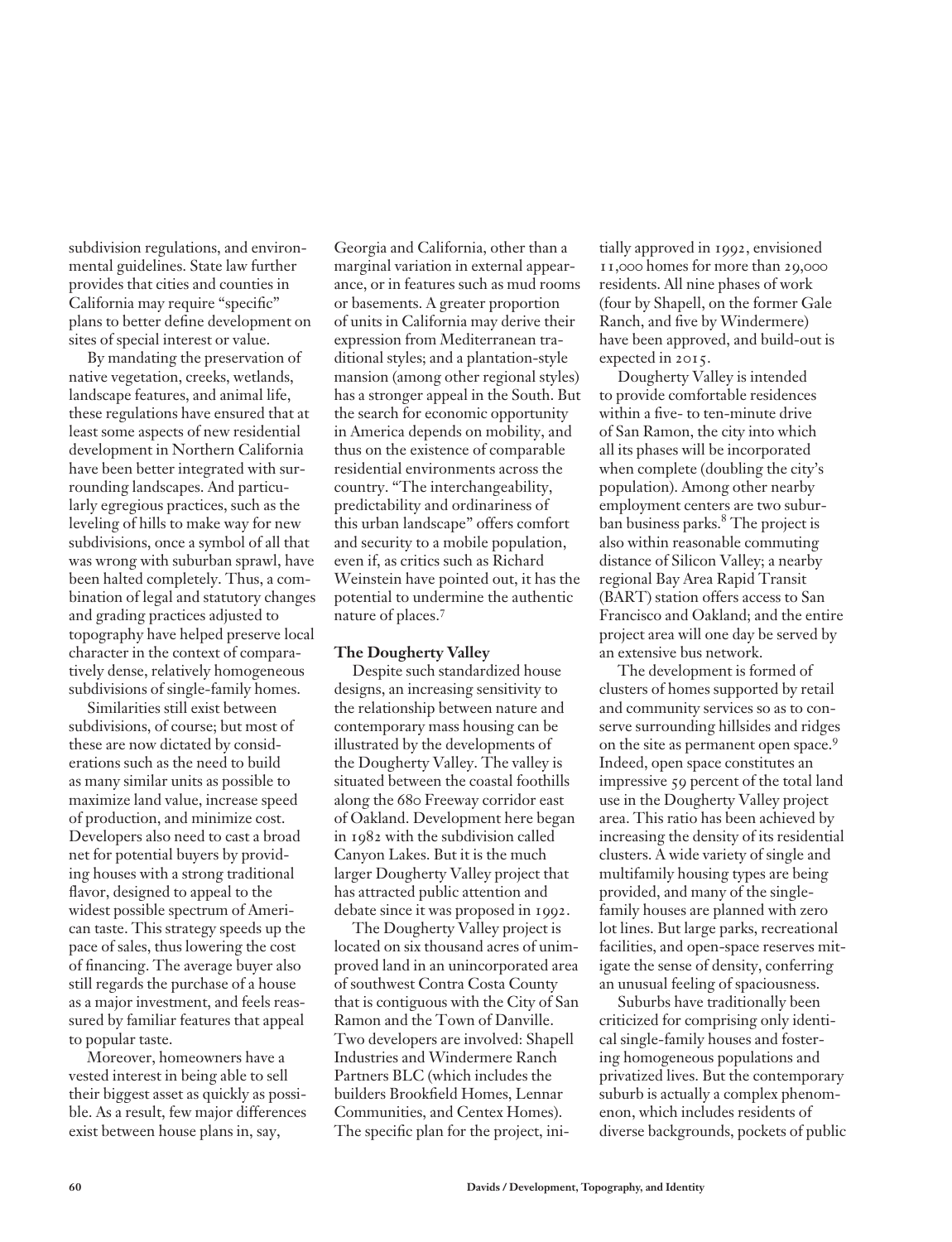

or semi-public space, and a variety of workplaces. As a reflection of this new reality, plans for Dougherty Valley call for it eventually to include a range of community facilities: neighborhood squares, four elementary schools, two middle schools, a high school, a satellite community-college campus, a community center, a library, a police station, and two commercial centers. Among Dougherty Valley's most innovative features, however, is a network of pedestrian walks, golf-cart paths, and horse and bicycle trails, with benches and pet stations at rest stops.<sup>10</sup>

In Dougherty Valley, great emphasis has also been placed on the location and design of public open space, including recreation areas such as a golf course, access to which is available for a nominal fee, and local parks free to anyone wanting to use them. Among these is Coyote Crossing, an unrestricted public green with a toddler playground, soccer and baseball facilities, and picnic tables. The green offers magnificent views of Mt. Diablo, Coyote Creek Canyon, and surrounding residential districts, and it confers a sense of identity rarely associated with tract developments. This distinctiveness is partly the result of

the developers' having met the overall goal throughout Dougherty Valley of relating public open space to existing topographic features. Open space is also considered a linked amenity for all to share, rather than a series of discrete landscape features, such as an artificial lake or a golf course, created for the benefit of a relative few.

Canyon Lakes is contiguous to the west and smaller than the Dougherty Valley development, and was designed and planned in the 1980s by the Dahlin Group. Like its larger neighbor, it includes a golf course as one of several types of open space. In both cases, the golf courses are valued as visual amenities for the houses that overlook them. But the golf course at Dougherty Valley, built twenty years after the one at Canyon Lakes, was designed in deference to existing topographic features and local ecosystems.

Canyon Lakes features beautiful fairways with the usual problems related to water consumption and turf-maintenance chemicals. The golf course at Dougherty Valley, built as environmental awareness was increasing, is a hybrid design that mixes a high-water-use recreational facility with self-sustaining native plant

communities. It aims to require less irrigation and reduce the leeching of chemicals into the water table.<sup>11</sup>

A little farther east of the golf course at Dougherty Valley, the green zone between branches of Alamo Creek and the foothills demonstrates additional concern for the natural environment. It is being planted with native, drought-tolerant vegetation with the aim of restoring the ecosystem that existed before the valley was cleared for cattle grazing. The creek is also valued as an environmental resource, providing for the retention of storm water, increased water percolation into the soil, and decreased runoff volume. And hillside areas have been left largely untouched, their stability protected by the few existing trees. Such natural reserves provide benefits in terms of microclimate, drainage, and biodiversity. While further improvement

**Above left:** Creek treatment in an older area of San Ramon.

**Above right:** The Alamo Creek project in the Windermere Estates section of the Dougherty Valley in 2002 included channel relocation, revegetation, and creation of an off-channel floodplain wetland.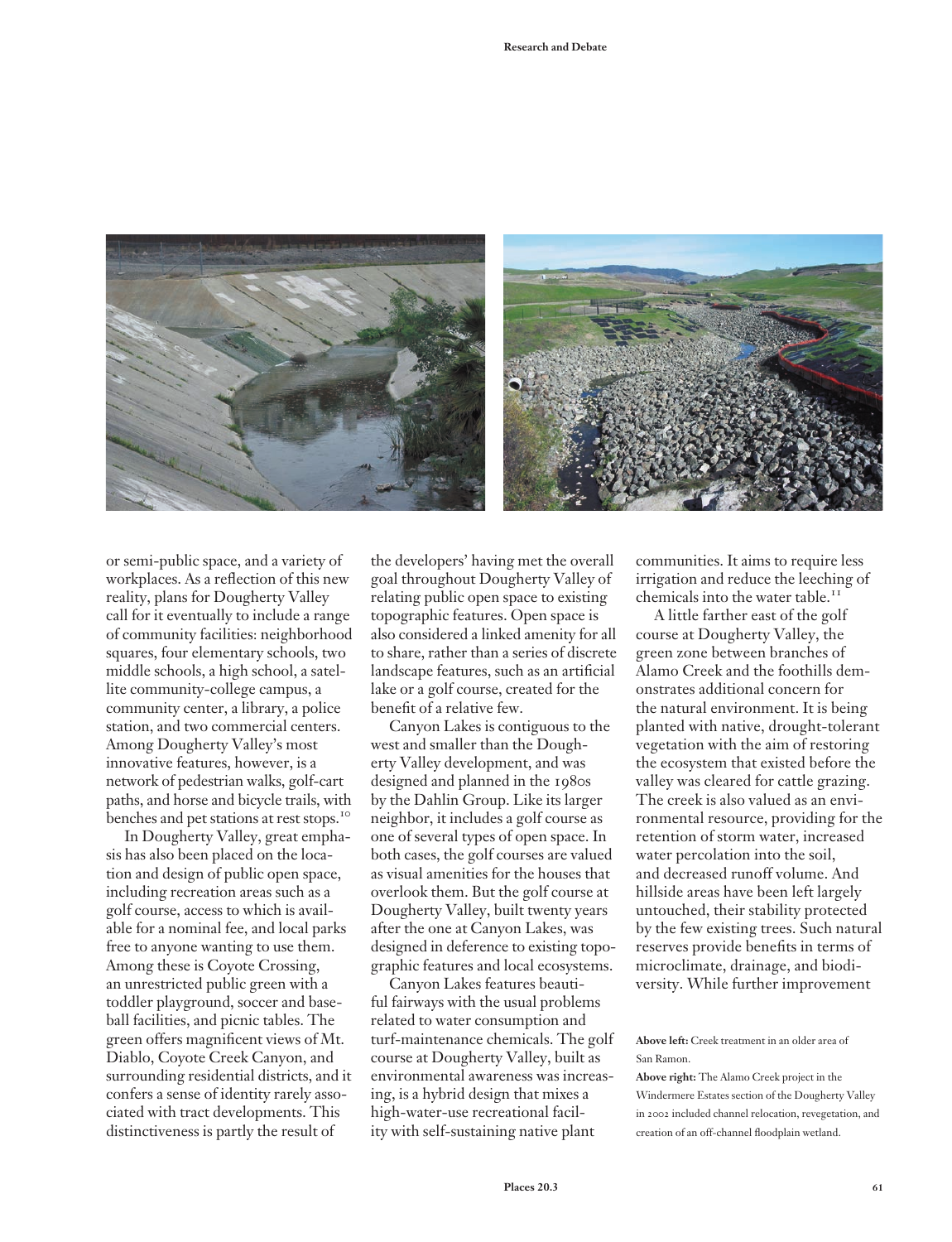

would be desirable from an environmental standpoint, these conservation measures represent a step in the right direction.<sup>12</sup>

Today the prohibitively complex process of securing development permits favors the preservation of existing landscapes in all suburban areas. Any change to a watercourse, in particular, requires not just environmental impact reports but also permits from the Regional Water Quality Control Board, the California Department of Fish and Game, the Army Corps of Engineers, and the U.S. Environmental Protection Agency. If threatened or endangered species, such as steelhead trout or red-legged frogs, are present, permits must also be obtained from the National Marine Fisheries Service.

Burying creeks in culverts, or even confining them between steep concrete banks, a common practice until the 1970s, has become increasingly rare as developers realize that open

conservation areas yield added value to their developments.<sup>13</sup> Left mostly undisturbed, however, these wetlands are no less artificial as creations than the public urban gardens which preceded them as landscape features in residential developments. Both are contrivances largely separated from the larger physical continuum to which they formerly belonged.

#### **Critical Context**

There are certainly problems with the design of these developments, and it is important to note them here. While residents confronted with their newness might find comfort in the traditional styles and evocations of familiar places suggested by the architecture, both Dougherty Valley and Canyon Lakes fail to establish connections through design elements to their most significant asset, their proximity to vast areas of outdoor space. Houses featuring unusually narrow, vestigial porches may trigger memories, but

they fail to respond to features such as creeks or hills or allow for genuine porch activity. House plans are similarly unadjusted to varying site conditions, such as corner locations or adjacency to a community square.

Facades in Georgian, Spanish or Tuscan style have narrow windows rather than larger panes of glass that would establish better visual connections to the surrounding landscape. Some design decisions are commendable—for example, portecochêres that limit the typical suburban effect of street fronts composed mostly of garage doors. But others are regrettable, such as the excessive compartmentalization of house plans into numerous small rooms that fail to develop an easy flow from one to another, and from inside to outside.

In terms of siting, ecologists maintain that the scale of conservation efforts in these developments is insufficient and their locations too sporadic to mitigate the effects of expanding human settlements. Other critics complain that the cost of extending infrastructure farther into the hinterlands to facilitate the development of outlying areas is prohibitively high.

Meanwhile, the intensive use of cars to commute to and from places like the Dougherty Valley increases the demand for oil and contributes to the deterioration of air quality. But as long as Americans continue to enjoy the freedom of movement afforded by automobiles, and prefer to live in single-family houses, the solution to these problems will probably involve incremental rather than radical change in housing design and a combination of cars that consume less gasoline, or employ other types of fuel, with better traffic-flow devices. It has yet to be demonstrated that fixedrail transit networks or other forms of public transportation can satisfactorily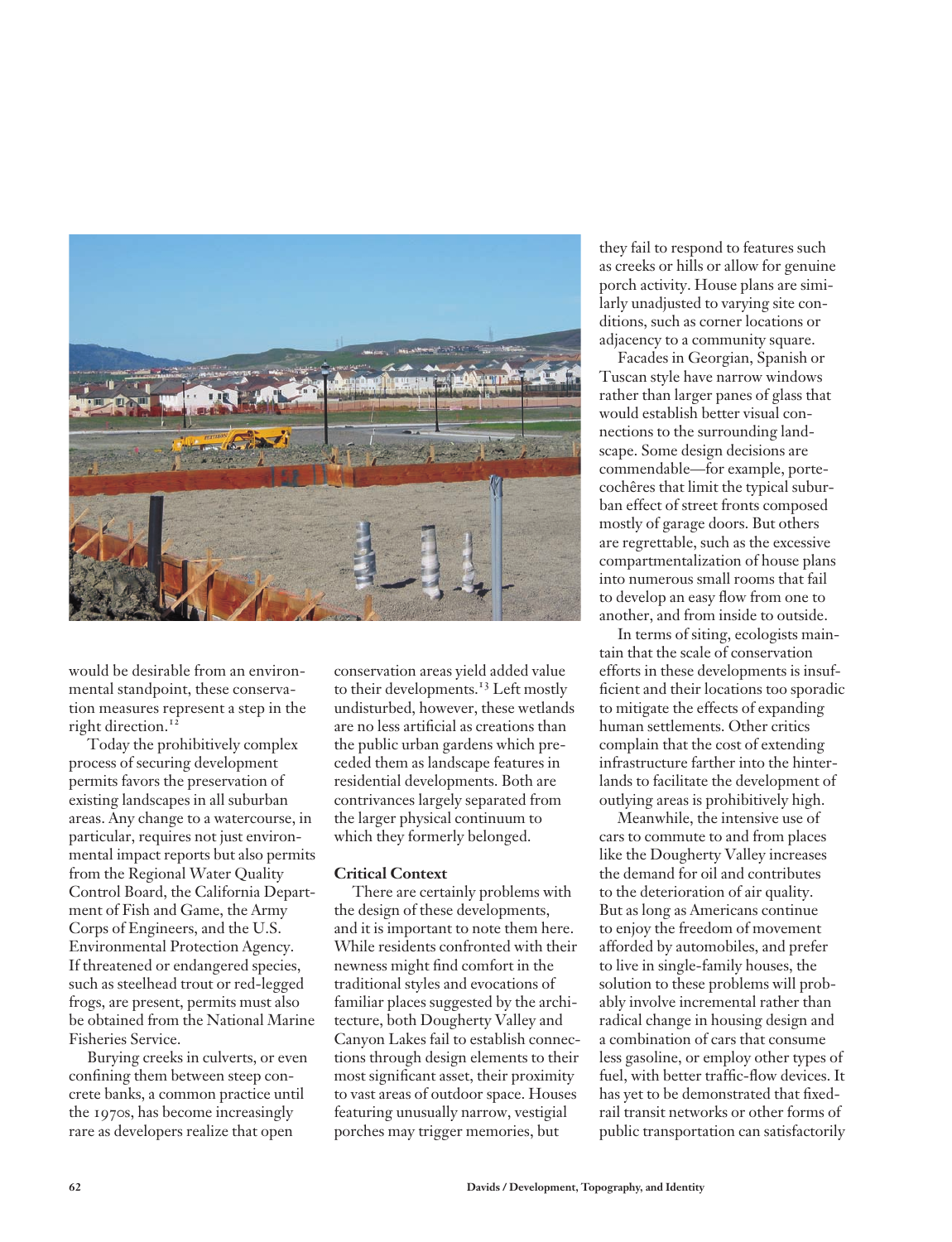



address the basic needs of relatively low-density communities, even if funds were available to build them.

Likewise, suburban cul-de-sacs are often blamed for creating traffic congestion by limiting connections between suburban neighborhoods. But in the Dougherty Valley they are valued as enclosed, protected environments for children's play. Indeed, streets often continue beyond the point where cars are confronted with bollards.

Social critics also point out that while developments like the Dougherty Valley contain subdivisions that target a fairly wide variety of income groups, they remain racially segregated. The developer's advertising campaign is, indeed, aimed at whites and Asians, but not blacks. But such social segregation is ensured by the mere fact that even affordable subsidized houses are still priced at the median cost of a Northern California home. And even some of the largest and densest American cities remain

racially segregated—Chicago, for example. Suburbs are not the cause of segregation; cultural and social factors, rather than lower-density development patterns, per se, account for the physical aspects of racial division.

Finally, it should be noted that the Dougherty Valley developments have close affinities with principles expounded by the New Urbanism. These encourage the design of suburban communities modeled on the layouts of small towns as they existed at the beginning of the twentieth century. Among the changes to contemporary suburbs advocated by the New Urbanists are increased opportunities for pedestrian movement; the creation of town centers and houses with porches rather than garages facing the street; the replacement of suburban cul-de-sacs with a gridded town plan and streets directly connected to one another; more parks of various sizes from tot lots to village commons; community gardens distributed throughout the community; and open-space conservation areas with greenbelts that define and connect neighborhoods and districts.

The Dougherty Valley developments have also adopted some of the environmental strategies promoted by the ecological movement. One of its earlier high water marks was Village Homes, in nearby Davis. This remarkable 1970s development featured shared yards and a common, and also served as a laboratory for experiments in solar-energy technology, neighborhood agriculture, and natural drainage.

#### **Opposite:** Grading for a development in the Dougherty Valley.

**Above:** Suburban house plans still trade on traditional styles and evocations without establishing real connections through design elements to nearby outdoor spaces; Pellicia plan, Gale Ranch, Dougherty Valley (left); shallow, vestigial porch in Dougherty Valley (right).